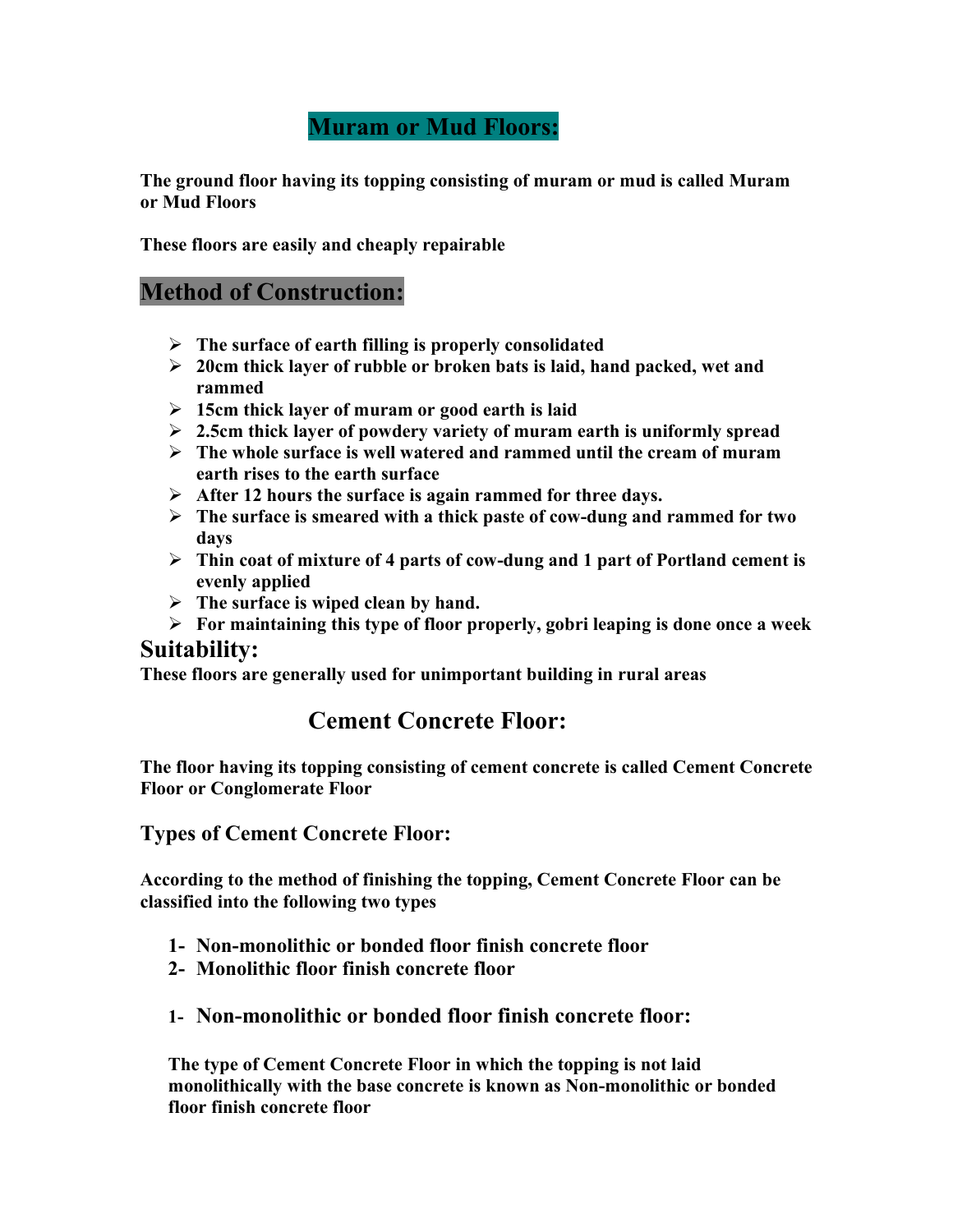### **Method of Construction:**

- **The earth is consolidated.**
- **10cm thick layer of clean sand is spread.**
- **10cm thick Lime Concrete (1:4:8) or Lean Cement Concrete (1:8:16) is laid thus forming base concrete**
- **The topping {4cm thick Cement Concrete (1:2:4)} is laid on the third day of laying base cement concrete, thus forming Non-monolithic construction.**

**This type of construction is mostly adopted in the field**

**The topping is laid by two methods:**

## **I- Topping laid in single layer:**

**The topping consists of single layer of Cement Concrete (1:2:4), having its thickness 4cm**

#### **II- Topping laid two layers:**

**The topping consists of 1.5cm thick Cement Concrete (1:2:3), which is laid monolithically over 2.5cm thick Cement Concrete (1:3:6)**

#### **2- Monolithic Floor Finish Concrete Floor:**

**The Cement Concrete Floor in which the topping consisting of 2cm thick Cement Concrete (1:2:4) is laid monolithically with the Base Concrete is know as Monolithic Floor Finish Concrete Floor**

#### **Method of Construction:**

- **The surface of muram or earth filling is leveled, well watered and rammed**
- **10cm layer of clean and dry sand is spread over**
- **When the sub soil conditions are not favorable and monolithic construction is desired, then, 5cm to 10cm thick hard core of dry brick or rubble filling is laid.**
- **10cm thick layer of Base Concrete consisting of Cement Concrete (1:4:8) or Lean Cement Concrete (1:8:16) is laid.**
- **The topping {2cm thick layer of Cement Concrete(1:2:4)} is laid after 45 minutes to 4 hours of laying Base Concrete**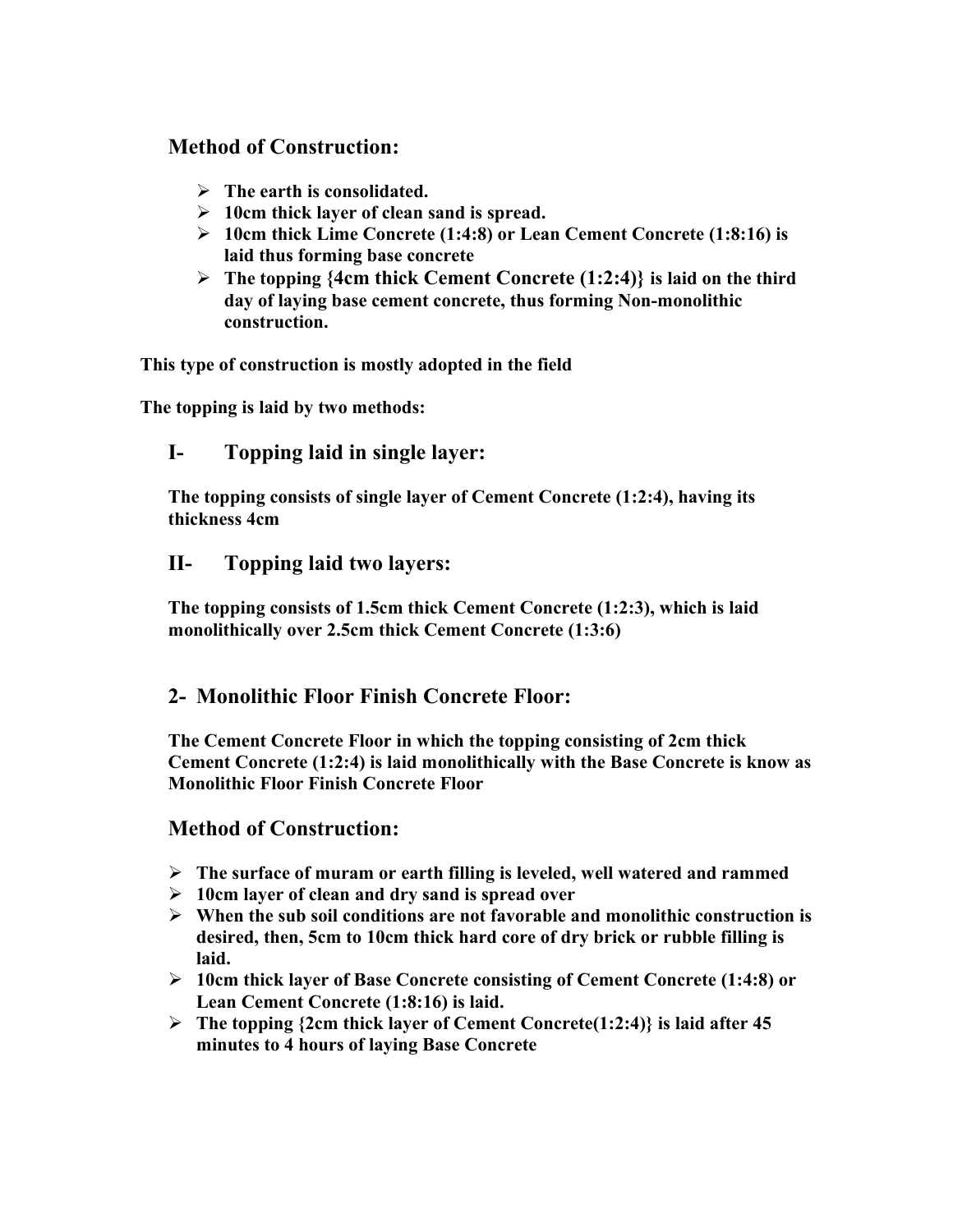# **Brick Floors:**

**The floors having its topping consisting of bricks are known as brick floor**

#### **Features:**

- **These floors can easily be constructed and repaired.**
- **But this type of floor provides a rough surface.**
- **These can easily absorb moisture from the surrounding areas and may cause dampness in the building.**

#### **Method of Construction:**

- **The muram or earth filling is properly consolidated.**
- **10cm thick layer of dry clean sand is evenly laid**
- **10cm thick layer of Lime Concrete (1:4:8) or Lean Cement Concrete (1:8:16) is laid, compacted and cured to form a base concrete.**
- **Well soaked bricks are laid in Cement Mortar (1:4) in any desired bond pattern e.g. Herring Bond, Diagonal Bond or any other suitable bond**
- **In case the pointing is not to be done, the thickness of joints should not exceed 2mm and the mortar in joints is struck off flush with a trowel**
- $\triangleright$  In case the pointing is to be done, the minimum thickness of joints is kept **6mm and the pointing may be done as specified.**

#### **Suitability:**

**This type of floor is suitable for stores, god owns etc.**

## **Tile Floor:**

#### **The floor having its topping consisting of tiles is called tile floor.**

#### **Method of Construction:**

- **The muram or earth filling is properly consolidated.**
- **10cm thick layer of dry clean sand is evenly laid**
- **10cm thick layer of Lime Concrete (1:4:8) or Lean Cement Concrete (1:8:16) is laid, compacted and cured to form a base concrete.**
- $\triangleright$  A thin layer of lime or cement mortar is spread with the help of screed **battens.**
- **Then the screed battens are properly leveled and fixed at the correct height.**
- **When the surface mortar is harden sufficiently, 6mm thick bed of wet cement (1:5) is laid and then over this the specified tiles are laid.**
- **The surplus mortar which comes out of the joints is cleaned off.**
- **After 3 days, the joints are well rubbed with a corborundum stone to chip off all the projecting edges.**
- **Rubbing should not be done in case of glazed tiles**